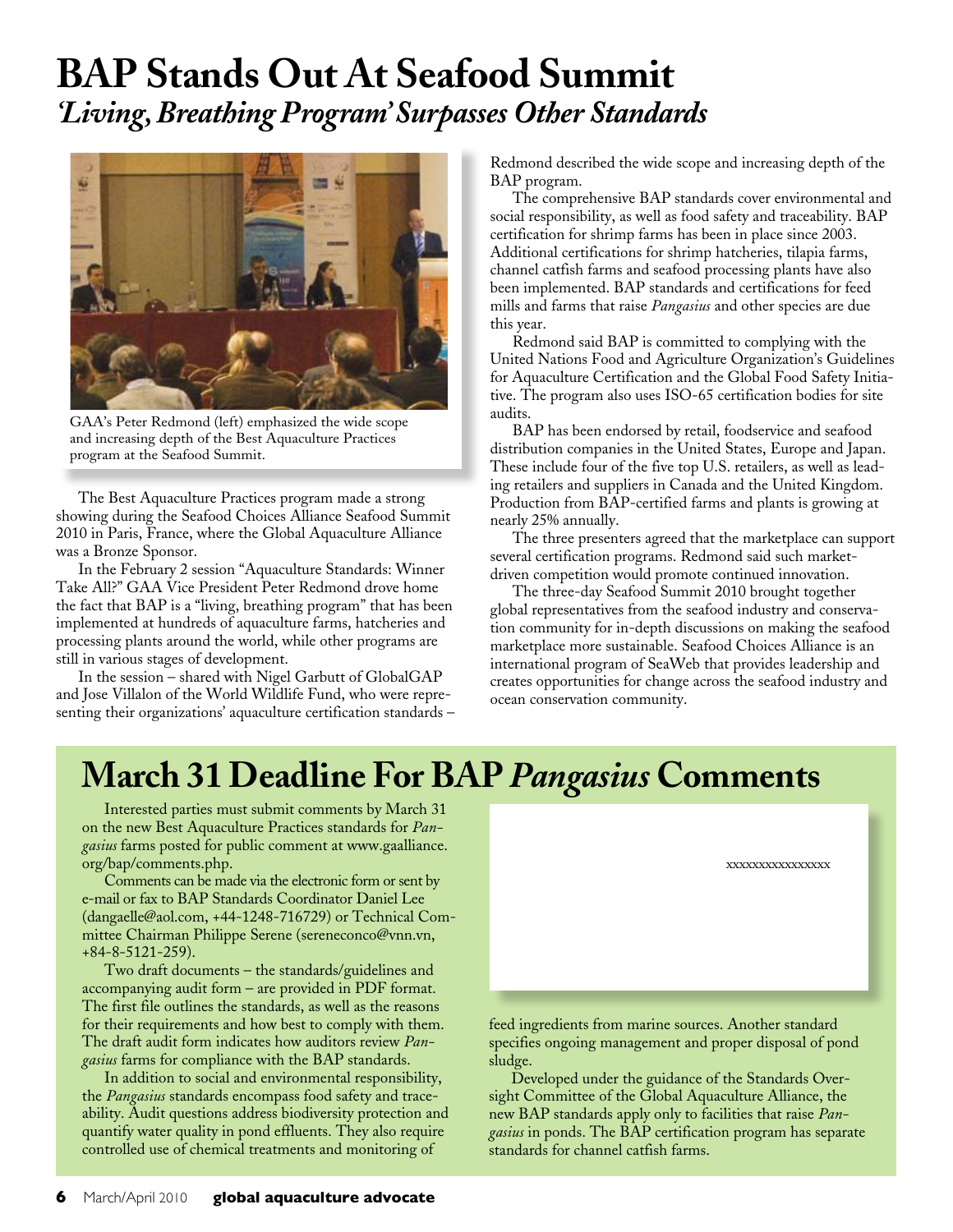## **BAP Program Welcomes New Committee Members**



Dr. David Little

### **Standards Oversight Committee**

Dr. David Little, recently appointed as professor of aquatic resource development at the Institute of Aquaculture, University of Stirling, has joined the Best Aquaculture Practices (BAP) Standards Oversight Committee (SOC).

Little contributes to core programming in sustainable aquaculture, aquatic pathobiology and veterinary studies in the areas of production and reproduction/genetics. He coordinates several components of the sustainable aquaculture program and is responsible for a postgraduate program in aquatic resource development for students in Bangladesh and Vietnam. He has long-term experience in both development and commercial-oriented aquaculture in Asia.

Little's Systems Group links rural communities of fishing people and aquaculture producers with laboratory and field research, academic and commercial analysis, and institutional policy and strategy. Its projects range from advice on production problems and developing systems for new species to understanding social and economic systems, and market planning.

"Certification can potentially bring either benefits or impediments to developing country producers, including the smallholders who have pioneered efforts to bring farmed seafood to the market," Little said. "I hope I can contribute to standards that bring benefits to the diverse communities in which aquaculture has become an important way of life."

One position remains open on the Standards Oversight Committee. Four candidates representing academic institutions in Asia are being considered for the position.

### **Mussel Farm Technical Committee**

Research scientist Cyr Couturier has been chosen to chair a new Mussel Farm Technical Committee for the BAP program. Additional members of the committee are currently being identified. Couturier will help develop draft standards for his committee.

Couturier is chairman of the masters aquaculture program at the Centre for Aquaculture and Seafood Development at the Marine Institute of Memorial University of Newfoundland. He has 29 years experience in applied research, project development and management, teaching and extension services in shellfish and finfish aquaculture. Couturier is a Safe Quality Food expert and has expertise in HACCP and quality management programs for seafood.

Couturier teaches in a wide variety of programs, and is currently project leader on several research and development projects with partners in the shellfish and finfish culture industries in Newfoundland and elsewhere. He has worked around the world in development, trade missions, extension and technology transfer programs.

Couturier is president of the Aquaculture Association of Canada and the Canadian Aquaculture Portal Society, director for the Canadian Aquaculture Industry Alliance and a past president of the Newfoundland Aquaculture Industry Association. He is also a technical advisor to several government departments on sustainable aquaculture issues.

## **ALDI USA Adopts BAP Certification For Seafood Products**

The Global Aquaculture Alliance has added another supermarket chain to the growing list of retailers and distributors that have adopted Best Aquaculture Practices (BAP) certification.

One of the fastest-growing retailers in the United States, ALDI USA recently launched its first set of private-label aquaculture seafood products from BAP-certified facilities.

"ALDI is actively engaged in industry initiatives on sustainable

#### seafood," Daniel Malechuk, director for corporate purchasing of seafood, said. "We support the BAP certification standards and … look forward to the continued evolution of the BAP program and its efforts to promote sustainable aquaculture."

ALDI is a German-owned company with U.S. headquarters in Batavia, Illinois. A leader in the international grocery retailing, it has more than 1,000 stores in over 30 U.S. states.

## **Feed Association, Bangladesh Foundation Join GAA**

As part of its 2010 membership drive, the Global Aquaculture Alliance has traded membership benefits with two new aquaculture associations.

New GAA Association Member American Feed Industry Association is the world's largest organization devoted to representing the business and regulatory interests of the animal feed industry and its suppliers. Based in Arlington, Virginia, USA, its members include more than 500 U.S. and international companies and associations representing feed manufacturers, ingredient suppliers, equipment manufacturers and other suppliers.

Bangladesh Shrimp and Fish Foundation, another new Association Member, is a non-profit research and advocacy organization dedicated to supporting Bangladesh's shrimp and fish aquaculture industry. The foundation's mission is to work for growth in aquaculture that is economically, socially and envi-

ronmentally sustainable. It achieves that mission through dialogues, conferences, research, demonstrations and advocacies.

GAA's membership initiative – which involves a reciprocal exchange of benefits for membership, publications and meeting registration – aims to improve communication with associations around the world whose interests parallel those of GAA. The goals are to exchange information, improve mutual understanding of issues and coordinate programs.

"Together we can be more effective and have a greater impact locally as well as internationally," GAA President George Chamberlain said in his letter to candidate organizations. "We hope to begin building the relationship between our organizations and interlinking the entire global aquaculture community."It is through unity that we can achieve our brightest future."